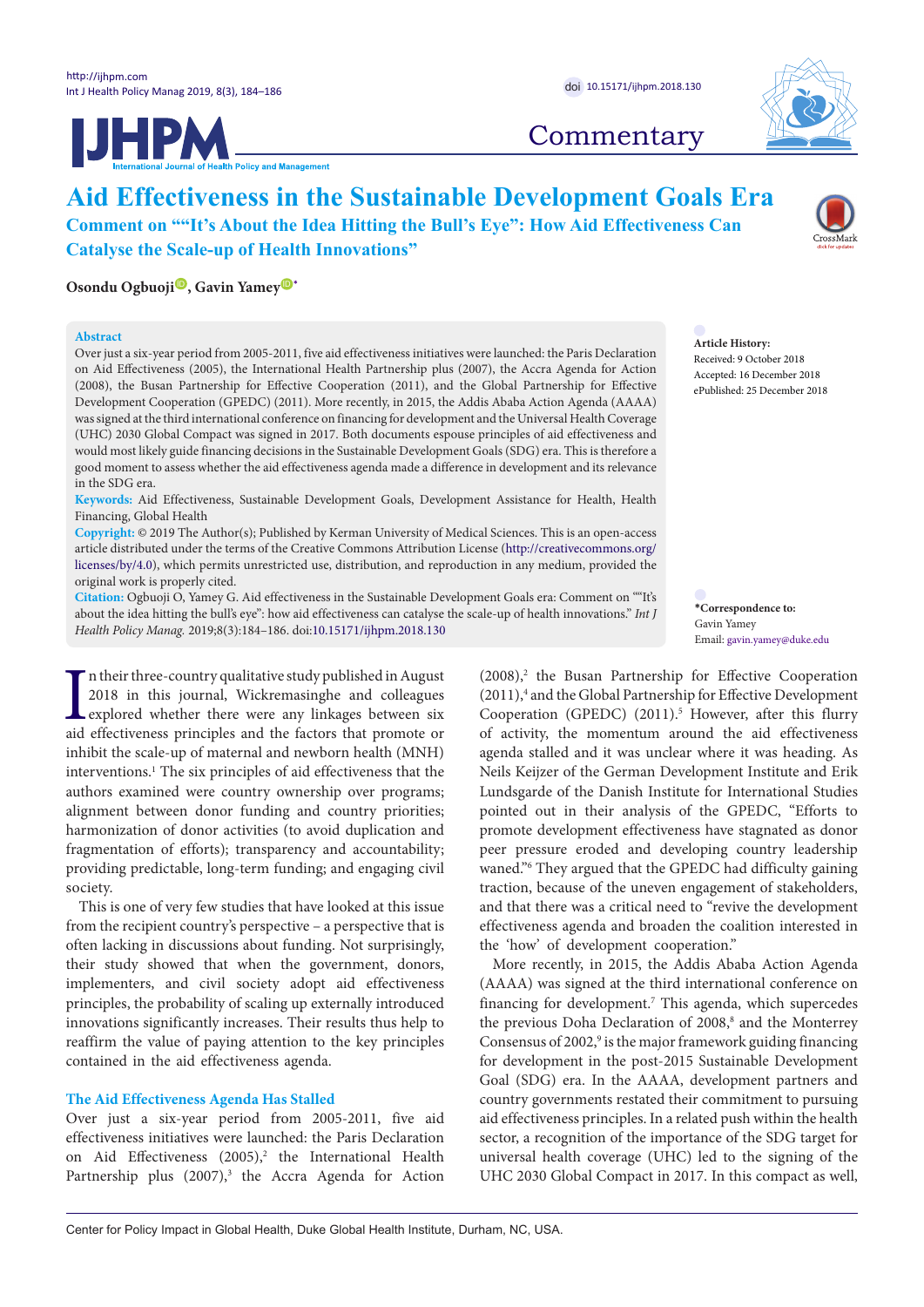principles similar to those contained in the Paris Declaration of Aid Effectiveness, such as transparency, accountability, and cooperation, were espoused. It is therefore necessary to assess whether the aid effectiveness agenda has made a difference in development.

It is currently unclear from the available evidence whether aid effectiveness principles have improved the efficiency and impact of aid. Overall, the evidence gives a mixed picture suggesting partial success at best, particularly in terms of promoting transparency.10,11 A formal evaluation of the implementation of the Paris Aid Effectiveness Agenda across 22 countries and 18 donors found marked variations in the levels of implementation and the quality of results obtained by relevant stakeholders.<sup>12</sup> There is evidence that donor harmonization has not improved and that donor alignment with country priorities may actually have deteriorated. For example, Martinez-Alvarez and colleagues studied donor funding for reproductive, maternal, newborn and child health (RMNCH) over the period 2008-2013, a period that saw a substantial rise in aid for RMNCH.13 They studied (*a*) the degree of alignment between aid and the recipient country's public health financial management systems, and (*b*) the degree of donor harmonization. Their results showed that from 2008-2013, country alignment worsened (as measured by the proportion of donor financing channeled through governments) while donor harmonization was generally low overall and remained low during the study period.

## **The Development Landscape Is Rapidly Changing**

Given the weakness of the evidence, it is therefore encouraging that key informants interviewed by Wickremasinghe and colleagues found that adopting aid effectiveness principles at the country level made significant positive contributions to scale-up of MNH health programs. But this study was conducted five to six years ago, during the Millennium Development Goals (MDGs) era, and much has changed in the development landscape since then. The narrow set of eight MDGs has been superseded by an expansive set of 17 SDGs, which have 169 targets. Development assistance for health has plateaued and in some cases is now reducing, with projections of further decreases in the future.14 Emerging donors such as China and the Gulf States have become major actors in development finance, which could potentially have a dramatic effect on global health cooperation.15 South-South financing of development is occurring more frequently.16 In the coming years, over a dozen middle-income countries are expected to transition out of eligibility for donor financing.<sup>17</sup> These shifts all have implications for the aid effectiveness agenda.

The SDGs are highly ambitious and they emphasize the concept of leaving no one behind. In order to achieve these goals, significantly more resources will be needed. To achieve the health-related SDG alone (SDG 3), Stenberg and colleagues estimate that by 2030, an *additional* \$371 billion will be required annually across the 67 low-income countries (LICs) and middle-income countries (MICs) that represent 95% of the total population of all LICs and MICs.<sup>18</sup> To reach all the SDGs, the resource need will be in the trillions of

dollars. There is an expectation that funding from nontraditional donors will become increasingly significant<sup>19</sup>; non-traditional donors (eg, Brazil, China, Saudi Arabia, and the United Arab Emirates) are those who are not members of the Development Assistance Committee of the Organization for Economic Cooperation and Development (the DAC).<sup>19</sup> Such nontraditional donors have not generally signed up to aid effectiveness principles, there is little indication to suggest they will do so in the future, and they are engaging in new ways of "doing business" when it comes to making grants or loans. It is conceivable that the traditional DAC donors who espoused the current aid effectiveness principles will play a smaller and smaller role in funding SDG programs and thus their leverage will be reduced.

Another important change is the transition of MICs from aid; these countries become ineligible for multilateral donor concessional financing as their gross domestic product per capita reaches a particular threshold, and as they meet other donor-specific criteria. With this transition, countries are expected to assume greater responsibility for domestic health spending through domestic resource mobilization and allocation. This shift will alter the dynamic between donors and host governments—the leverage enjoyed by donors falls in proportion to the reduction in the proportion of public revenue sourced from donors. Indeed, Wickremasinghe and colleagues found that as donors reduced their funding to India and Nigeria, their leverage over these governments diminished.

Taken together, these changes in projected aid flows, need for aid, eligibility for aid, and entry of new donors, all conspire to reduce the leverage that donors typically wield over recipient countries.

## **A New Aid Effectiveness Agenda for a New Era of Development Cooperation**

Given the changing landscape of development, including projected decreases in aid, the rise of non-traditional donors, the transition of MICs away from aid, and the increase in private financing of development objectives, the "old" aid effectiveness agenda will need to be revised and updated to be more inclusive of these shifts. A revised agenda should also address some of the shortcomings of the previous one, such as the lack of an accountability mechanism and the lack of attention to marginalized populations. Global adoption and implementation of aid effectiveness principles in the MDGs era was mired in politics and certain principles never took hold. The following quotation from a country representative of a donor agency, which comes from a formal evaluation of aid effectiveness, aptly describes the influence of politics: "Certain decisions made by headquarters for political or geostrategic reasons limit agencies' actions in the field."12 In her recent analysis of which principles "stuck" and which have been sidelined, Annalisa Prizzon of the Overseas Development Institute concluded that the "principles of development that have fallen off the radars of developing country governments" are "harmonisation, results, transparency and untied aid."20 Without a strong accountability mechanism, it will be impossible to ensure compliance with any new aid